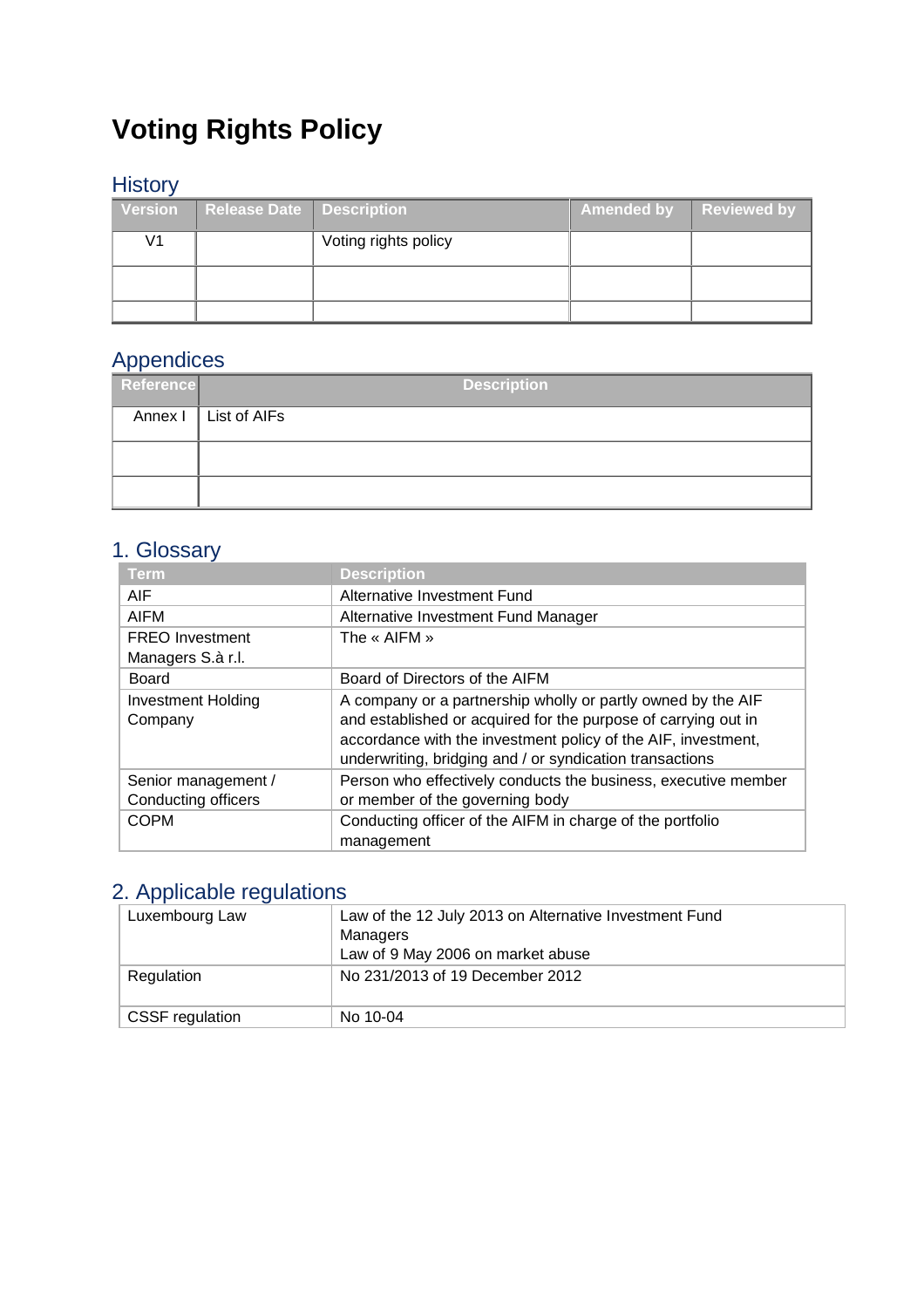# 3. Purpose of the policy

In order to safeguard the best interests of the AIFs and of their investors, the AIFM considers the exercise of voting rights in the Investment Holding Companies as crucial. Therefore, the AIFM has implemented a dedicated policy for greater efficiency and coherence with respect to the interest of the AIFs and their investors. This Policy aims at:

- monitoring relevant corporate actions;
- ensuring that the exercise of voting rights is in accordance with the investment objectives and policy of the relevant AIF;
- preventing or managing any conflicts of interest arising from the exercise of voting rights.

# 4. On-going monitoring over Investment Holding Companies

The AIFM shall on an on-going basis monitor the activities of the Investment Holding Companies. Prior to each annual general meeting, it shall receive the financial statements and any documents and information to be in a position to give a constructive opinion, to comment on proposals and to make decisions.

# 5. Organisation of voting rights exercise

#### **5.1 Principle**

The AIFM is responsible to exercise the voting rights in the Investment Holding Companies. In principle, the COPM is in charge of this exercise.

#### **5.2 Exception**

The COPM may be represented by a member of the AIFM by virtue of a proxy.

### 6. Voting strategy

By exercising the voting rights, the COPM shall ensure:

#### **6.1 Long-term maximisation of AIFs value**

The COPM shall act at any time in the best interest of the AIFs and their investors. He shall participate in, or be represented at the annual general meeting of the Investment Holding Companies and exercise its voting rights in the direction of long-term maximisation of AIFs value, while ensuring an acceptable risk level.

#### **6.2 Annual financial statements**

Only where the annual financial statements are not compliant with standard accounting rules or where there is doubt that they may not be in compliance with standard accounting rules, the COPM will vote against the acceptation of such annual financial statements. It includes situations where the COPM estimates that the annual financial statements do not reflect the fair view of the company.